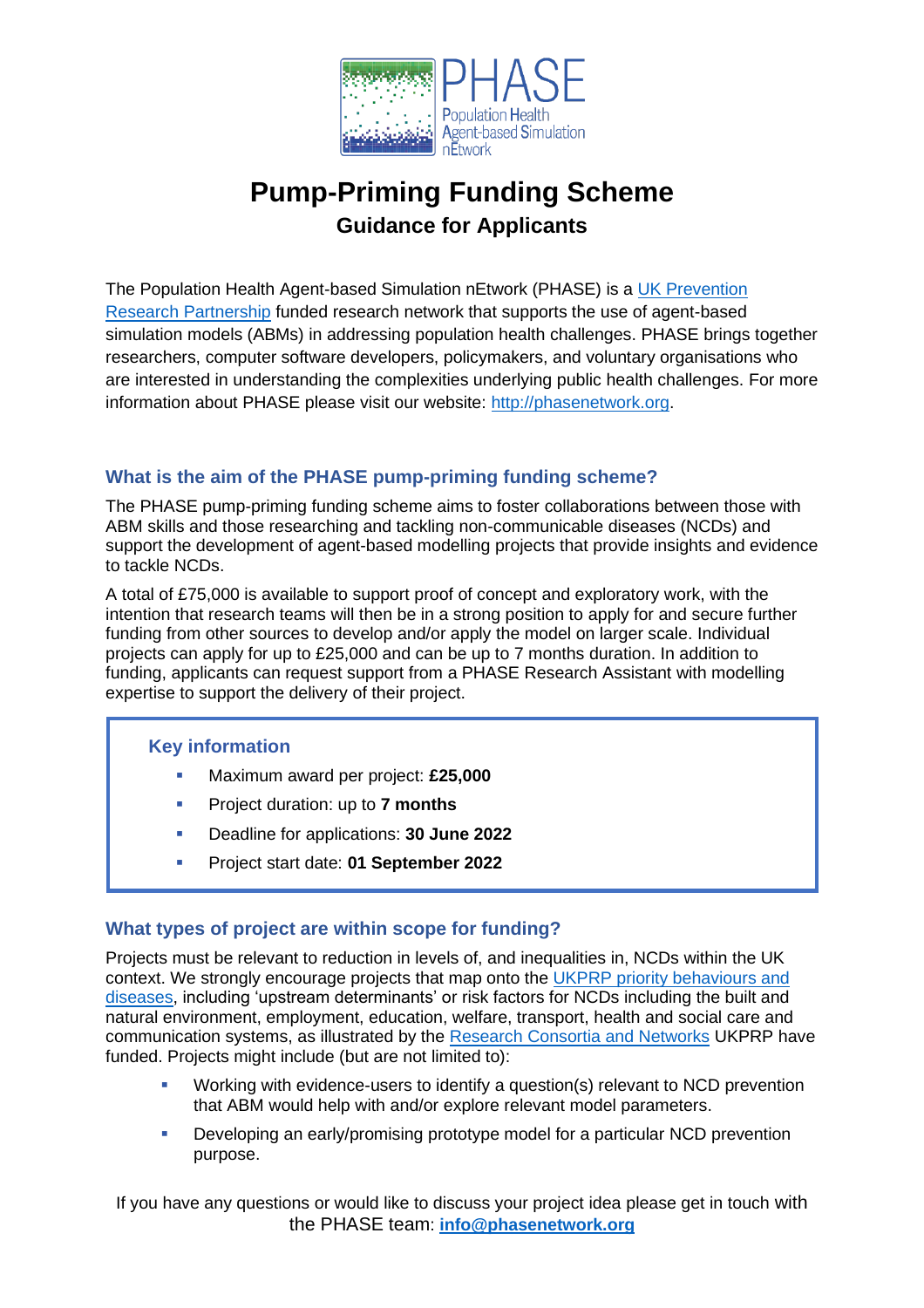- Refining, repurposing or extending an existing ABM with a focus on NCD prevention.
- Application of an existing ABM to test plausible policy scenarios to support NCD prevention.

Research teams must include those with expertise in creating ABMs and those with expertise in NCDs, with an adequate range and balance of roles, skills, knowledge and modelling experience to meet the demands of the project.

The team must include evidence users who will support the application of the research evidence in policy and practice. Evidence users should not be exclusively academic, and may include local or national government, health services, third sector organisations and/or private sector companies.

For support in identifying appropriate team members, please get in touch with the PHASE team by emailing [info@phasenetwork.](mailto:info@phasenetwork)org.

## **What research assistant support is available to projects?**

In addition to funding, applicants can request support from a PHASE Research Assistant with modelling expertise to support the delivery of their project. The research assistant can support a range of tasks, including (but not limited to):

- Developing and delivering workshops for evidence-users;
- Writing model code and documentation;
- Analysis of model outputs;
- Identifying appropriate data sources to inform model development;
- Writing publications:
- Writing funding applications to support future development of research project.

Applications should clearly explain how much research assistant time is required, up to a maximum of 25 days (approx. 5 weeks) across the duration of the project and define in the justification of resources section how this time will be used. We will endeavour to meet the research assistant support needs set out in the proposal for all successful applications, but some flexibility in timings may be required in order to support all funded projects. This will be discussed on a case-by-case basis with successful project teams.

The PHASE research assistant will be based at the University of Glasgow. We expect that the majority of research assistant support will be provided remotely; any project requirements for research assistant travel will be dependent on current government guidelines and should be justified in the application. Costs will need to be met by the project budget. PHASE can provide facilities to support teleconference meetings using Zoom, Skype or phone.

## **Who can apply?**

- Applicants must be members of PHASE. You can join the network by signing up via the website: [http://phasenetwork.org/contact/.](http://phasenetwork.org/contact/) There are no fees associated with network membership.
- **•** The lead applicant must be employed within a UK-based organisation. A maximum of three applications will be accepted per organisation.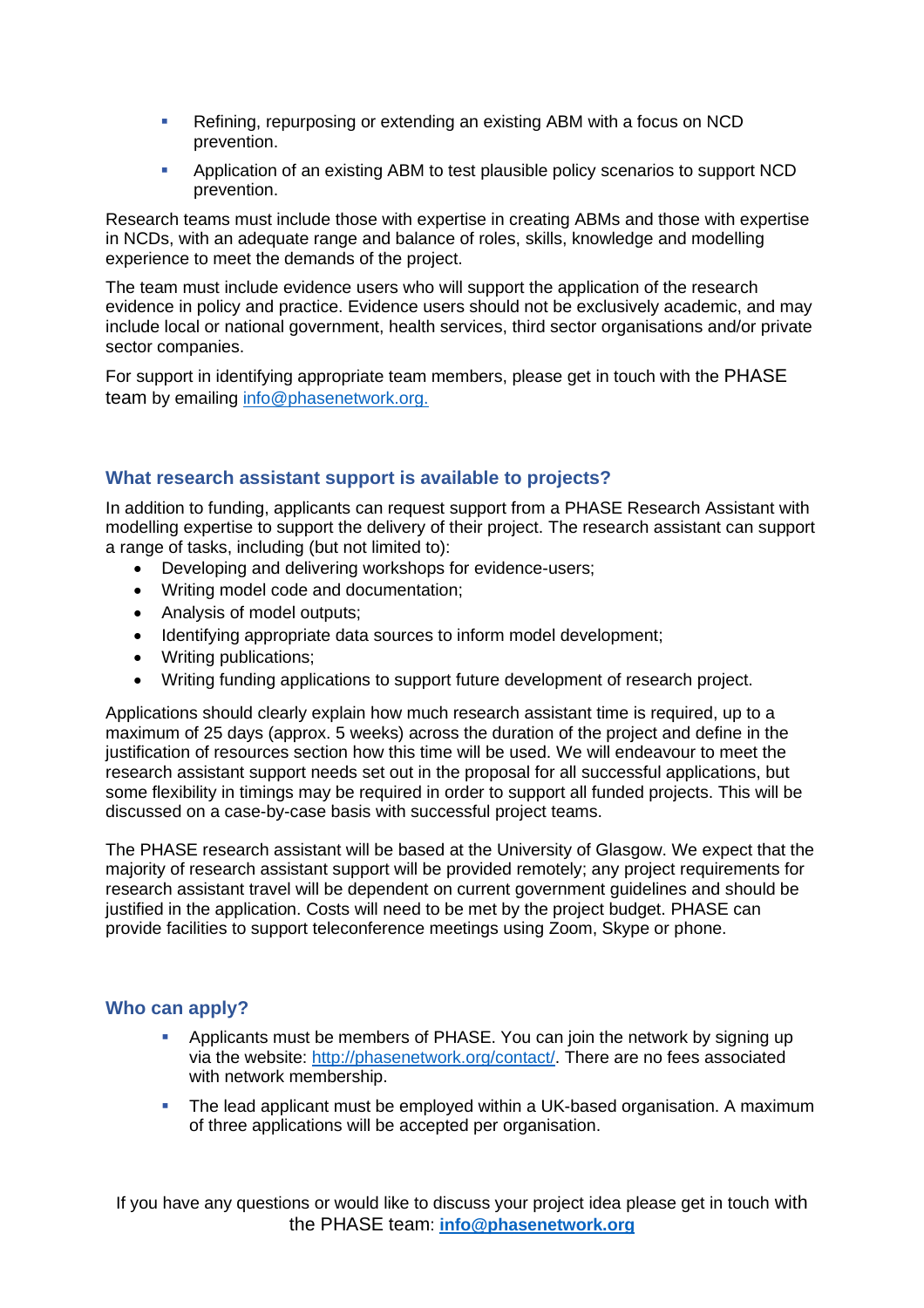- **Early-career researchers (within eight years of receiving a PhD) are welcome to** apply as the lead applicant, as long as appropriate support and expertise from a more senior academic is identified within the team.
- International collaborators are welcome as members of the research team, but are not eligible to apply as the lead applicant.
- Research team members from the private sector are encouraged, but this is not a requirement. When establishing a collaboration with a private sector partner(s), you and your potential collaborator(s) must refer to the UKPRP principles for working with industry and the associated guidance for working with industry [\(https://mrc.ukri.org/documents/pdf/ukprp-principles-for-working-with-industry/\)](https://mrc.ukri.org/documents/pdf/ukprp-principles-for-working-with-industry/).

## **What outputs are expected from the project?**

- The project team will be expected to keep PHASE up to date on project plans, process and findings via liaison with the PHASE Network Coordinator as appropriate.
- The project must provide the following outputs within 6 months of the end of funding:
	- A publicly accessible model and/or code

## **OR**

▪ A publicly published ODD (Overview, Design concepts, Details) protocol outlining the specification for a model

#### **OR**

▪ A report detailing the findings from early stakeholder engagement activities that will be used to develop and specify parameters for a model

#### **AND**

- At least one preprint or published paper describing the project findings or modelling process
- A proposal for further development of the project and an outline of plans to secure further funding to continue the work (or confirmation of a submitted funding application or funding that has already been secured).
- **EXTERN** All project outputs (e.g. models, publications) must adhere to PHASE best practice and reporting standards.
- **•** The project team will also be expected to work with PHASE to communicate the project plans and outputs in suitable formats for a range of audiences including academics and evidence users (e.g. presentation for PHASE webinar series; research briefing).

## **What project costs are eligible within the funding scheme?**

- PHASE pump-priming funds can be used to cover the full direct cost of staff and non-staff project costs.
- **E** Staff costs may include academic and non-academic team members and consultancy fees for collaborators.